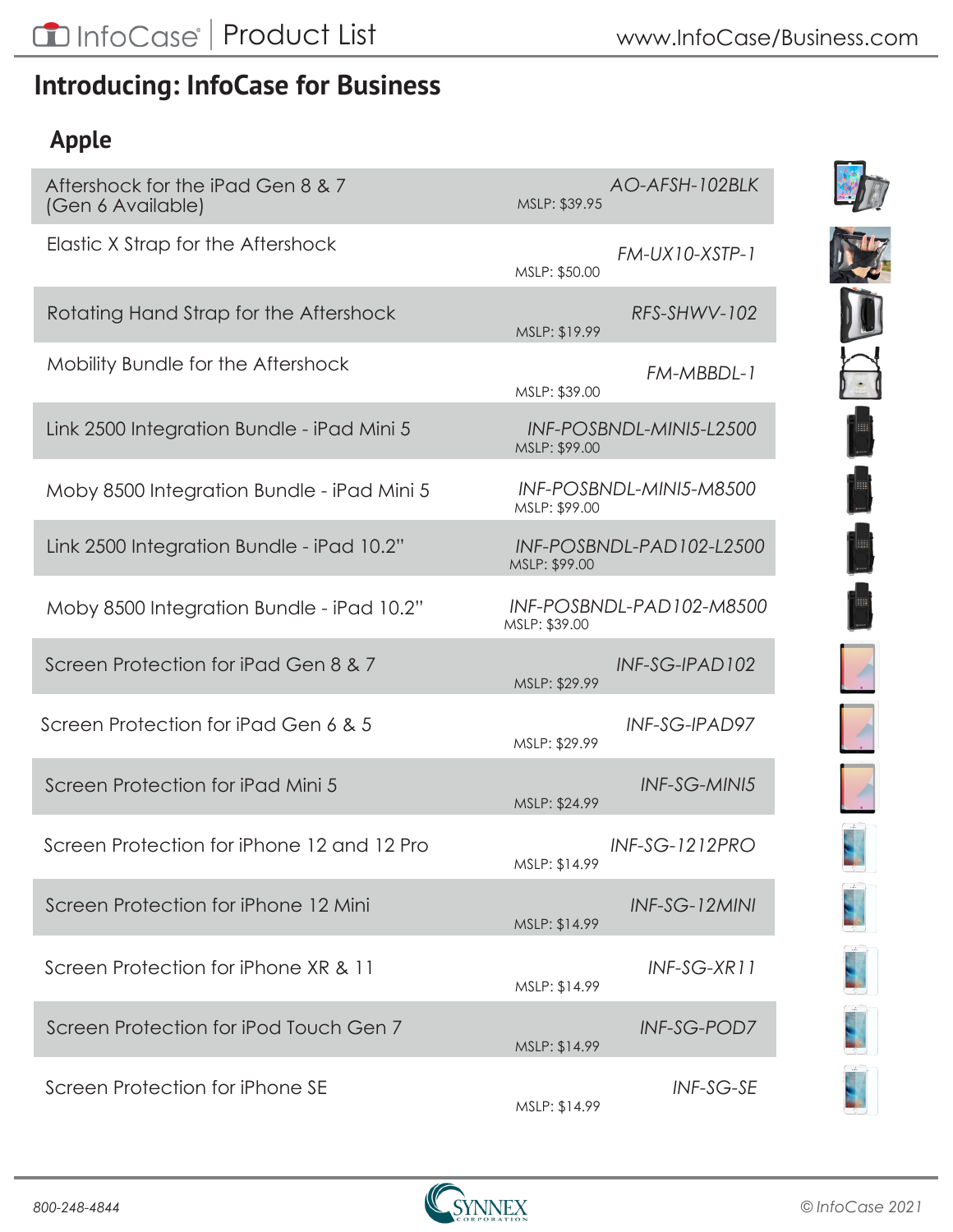# CD InfoCase<sup>®</sup> | Product List

#### **Dell**

| Dell Latitude Rugged 12 X Strap                                       | FM-TAB12-XSTP<br>MSLP: \$49.00           |
|-----------------------------------------------------------------------|------------------------------------------|
| Dell Latitude Rugged 12 Ergonomic Hand Strap                          | <b>FM-D7220-HDSTP-1</b><br>MSLP: \$99.00 |
| Lenovo                                                                |                                          |
| Always-On Chromebook Case - 11"                                       | INF-AO-CB11CLP<br>MSLP: \$39.99          |
| Always-On Chromebook Case - 13"                                       | INF-AO-CB13CLP<br>MSLP: \$49.99          |
| Always-On Chromebook Case - No Pocket - 11"                           | INF-AO-NPK11<br>MSLP: \$29.99            |
| Always-On Chromebook Case - 11" - Light                               | IINF-AO-PFLIO 11<br>MSLP: \$29.99        |
| Screen Protection for 300e/w & 500e/w Gen 3                           | INF-SG-LEN-300-500G3<br>MSLP: \$29.99    |
| Screen Protection for 300e Gen 2                                      | INF-SG-LEN-300E<br>MSLP: \$29.99         |
| Screen Protection for 500e Gen 2                                      | INF-SG-LEN-500E<br>MSLP: \$29.99         |
| Screen Protection for 10e Chromebook Tablet                           | INF-SG-LEN-10E<br>MSLP: \$29.99          |
| Screen Protection for Tab M8 Tablet                                   | INF-SG-LEN-M8<br>MSLP: \$29.99           |
| Screen Protection for K10 Note Smartphone                             | INF-SG-LEN-K10<br>MSLP: \$34.99          |
| Privacy Screen Protection for Tab M8 Tablet<br>(Portrait Mode)        | INF-PF-LEN-M8-PORT<br>MSLP: \$44.99      |
| Privacy Screen Protection for Tab M8 Tablet<br>(Landscape Mode)       | INF-PF-LEN-M8-LAND<br>MSLP: \$44.99      |
| Privacy Screen Protection for K10 Note Smartphone<br>(Portrait Mode)  | INF-PF-LEN-K10-PORT<br>MSLP: \$49.99     |
| Privacy Screen Protection for K10 Note Smartphone<br>(Landscape Mode) | INF-PF-LEN-K10-LAND<br>MSLP: \$44.99     |